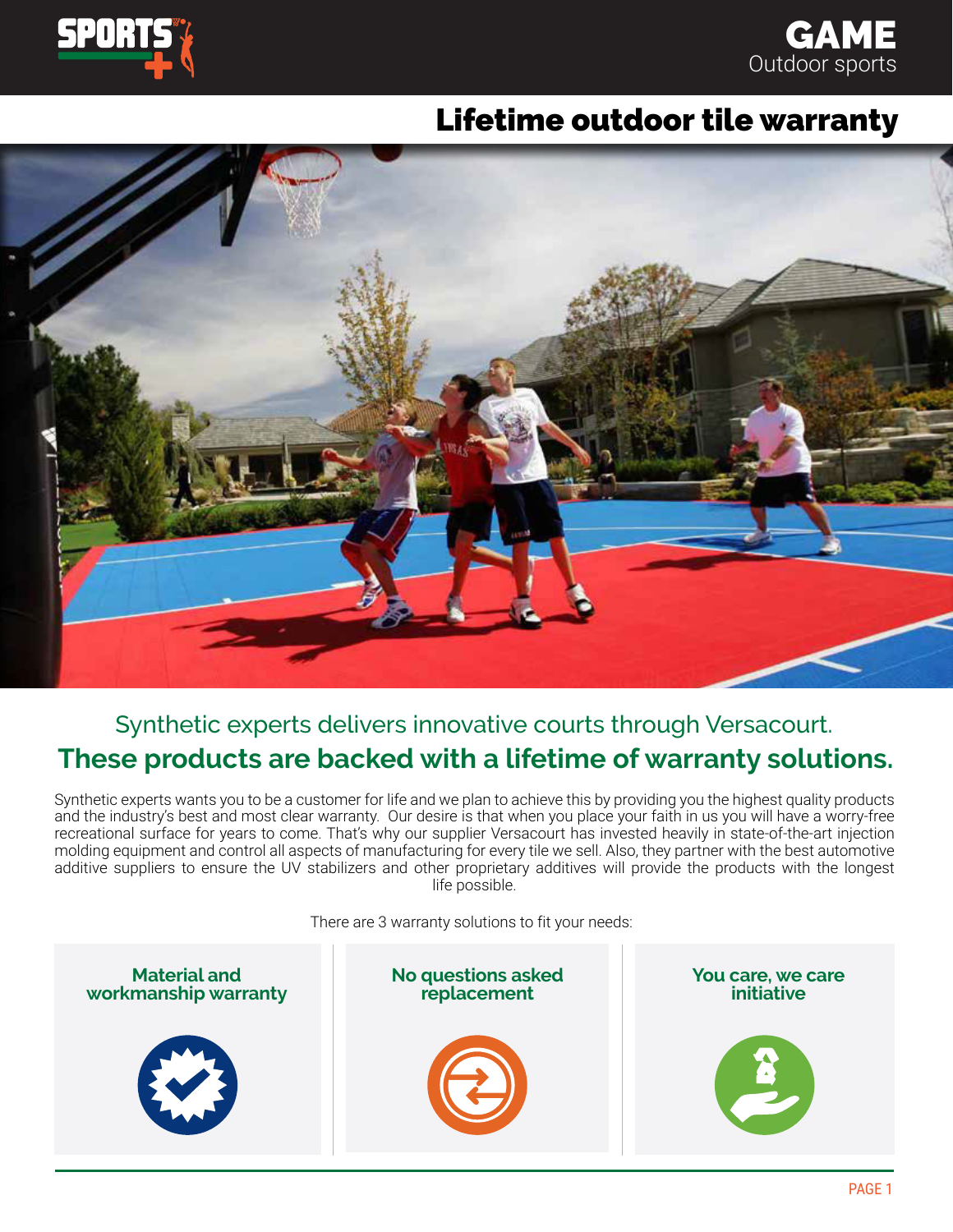

### **GAME** Outdoor sports



# Lifetime outdoor tile warranty

#### **MATERIAL AND WORKMANSHIP**

If the court tile provided to you is defective in materials or workmanship, then Synthetic experts will replace the defective tile with like product at no cost for the first 5 years, provide a 50% discount off MSRP in year 6-8, and then will provide a 30% discount for life.

Please note that this does NOT cover damage caused by accident, improper installation or disassembly, improper care, negligence, abuse, abnormal wear and tear, fitness for use, acts of God, or any other cause not arising out of defects in material or workmanship of the components. Also, the replacement of tiles that Synthetic experts is providing does not include covering the labor to complete the work. Shipping is paid for by Synthetic experts in the first five years and covered by the customer after that.





#### **NO QUESTIONS ASKED REPLACEMENT**

There doesn't need to be a manufacturing defect (or any other reason) for exchanging your court. If you decide you want a new court we'll offer 40% off MSRP in Years 0-8 (tile only), and 30% off MSRP after the 8-year window has passed, for the life of the court.

Change teams? Did your favorite coach leave for greener pastures? Move? Kids decide they want to go somewhere else to college? No problem – contact us, ship us your old court, tell us what changes to make, we ship a new court and Bam! Everybody is happy again!

Below is what you will be responsible for as the customer:

• Providing labor to remove old tiles, re-palletize or package them and ship them back to Synthetic experts (You will pay for shipping both to and from, unless it is for a manufacturing defect then we will cover the shipping)

• Providing labor to install the new tile

• Paying for the paint to be reapplied, including logos (We provide a 50% of MSRP on painted lines and logos if they were originally painted by Synthetic experts)

THROWN AWAY EACH YEAR TO CIRCLE THE EARTH FOUR TIMES, LET'S HELP CURB THIS WASTE.





### ENOUGH PLASTIC IS **YOU CARE, WE CARE INITIATIVE**

Find piece of mind in knowing that at the end of its life your Synthetic experts doesn't have to end up in our country's landfills. We'll gladly accept it back and repurpose the court for other uses. We'll even pay the shipping to get it back to us.

- Only applies to Synthetic experts Tile and does not include accessories
- You pack it up, we pay the return shipping
- Labor to remove and package tile is not included